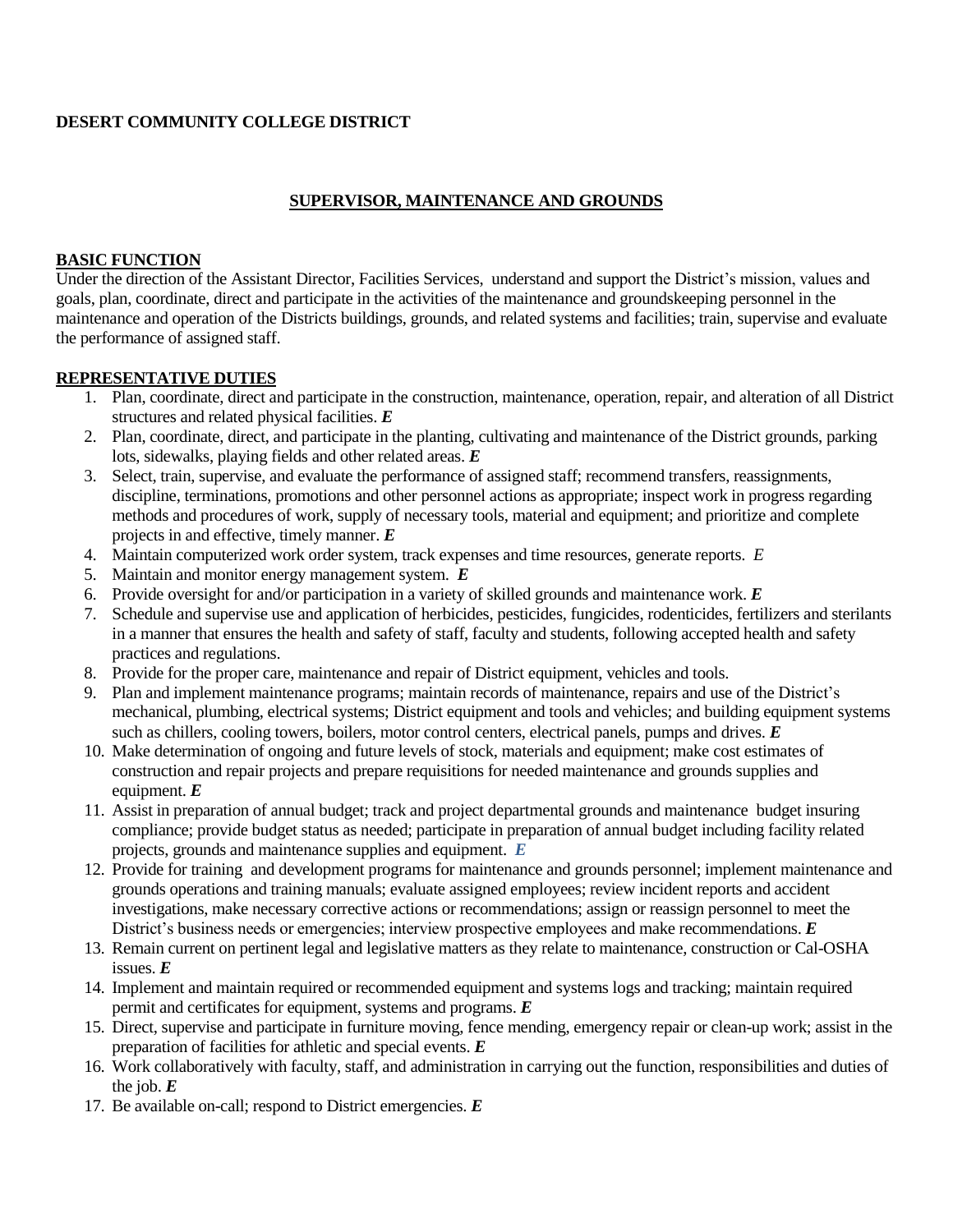- 18. Meet schedules and timelines, organize multiple projects efficiently and effectively and carry out required project details throughout the year. *E*
- 19. Seek and participate in professional development activities. *E*
- 20. Other duties and responsibilities as assigned.

## **KNOWLEDGE AND ABILITIES**

**Knowledge of** : Methods, tools, materials, equipment and practices utilized in building and grounds maintenance work;building construction work; plan checking and building inspection as it relates to structural, plumbing, electrical, heating, air conditioning and refrigeration; turf management, arborculture, horticulture pest and plant disease control and eradication; irrigation principles and controls; athletic field preparation and maintenance; building equipment systems such as chillers cooling towers, boilers, motor control centers, electrical panels, pumps and drives; computers and applicable software including word processing, spreadsheets, presentations, and email; laws governing construction and repair of public school facilities; principles and practices of supervision; and safe work practices and procedure.

**Ability to**: Plan, coordinate, supervise, assign and participate in all aspects of the District's building and grounds maintenance activities; read, interpret and work from drawings and blueprints; estimate material and labor costs; plan, schedule and control a diversified maintenance, grounds and operations work program; inspect and supervise the various repairs, construction, maintenance and grounds work system; supervise the safety and proper operation of District equipment including and not limited to vehicles, welders, lifts, mowers, hedgers, and related power equipment; insure the safety of personnel and the proper care of District property and equipment; apply coatings, adhesives, lubricants, specialized chemicals in a safe, effective and appropriate manner; analyze situations correctly and adopt an effective course of action, using subordinates effectively; meet schedules and timelines, communicate effectively both orally and in written form with supervisor and assigned personnel; operate a computer and applicable software including word processing, spreadsheets, presentations, and email; maintain records; make mathematical calculations quickly and accurately; lift, carry, push and pull heavy objects; bend at the waist, kneel or crouch; walk or stand for extended periods of time, climb ladders, operate lifts, tractors or other heavy equipment; work independently and confidentially with minimal direction; exercise tact and diplomacy in dealing with sensitive or confidential matters; establish and maintain effective working relationships with assigned employees, other staff and faculty and others as it relates to the duties of the position.

## **EDUCATION AND EXPERIENCE**

Any combination equivalent to: graduation from high school and five (5) years of increasingly responsible experience in maintenance of grounds, buildings, and HVAC, electrical or plumbing systems. Two (2) years of supervisory experience required and may be included as part of the five years listed above . Related college course work and/or journeymen training experience desirable.

## **REQUIRED LICENSES AND/OR CERTIFICATES**

Possession of or ability to obtain within the first year of employment, a valid water treatment operator certificate, D1 or higher certificate from the California Department of Health services. Valid California driver's license, must have an acceptable driving record and current vehicle insurance meeting State of California requirements.

## **WORKING CONDITIONS**

Both indoor and outdoor work environment. Regular exposure to fumes and noise from equipment operations. Working at heights and in tight, enclosed areas. Be available on-call to respond to emergency situations. Driving a vehicle to conduct work as necessary. Requires some evening and weekend responsibility.

## **HAZARDS**

Working around and with machinery having moving parts. Working with chemicals, adhesives, and coatings.

## **EMPLOYMENT STATUS**